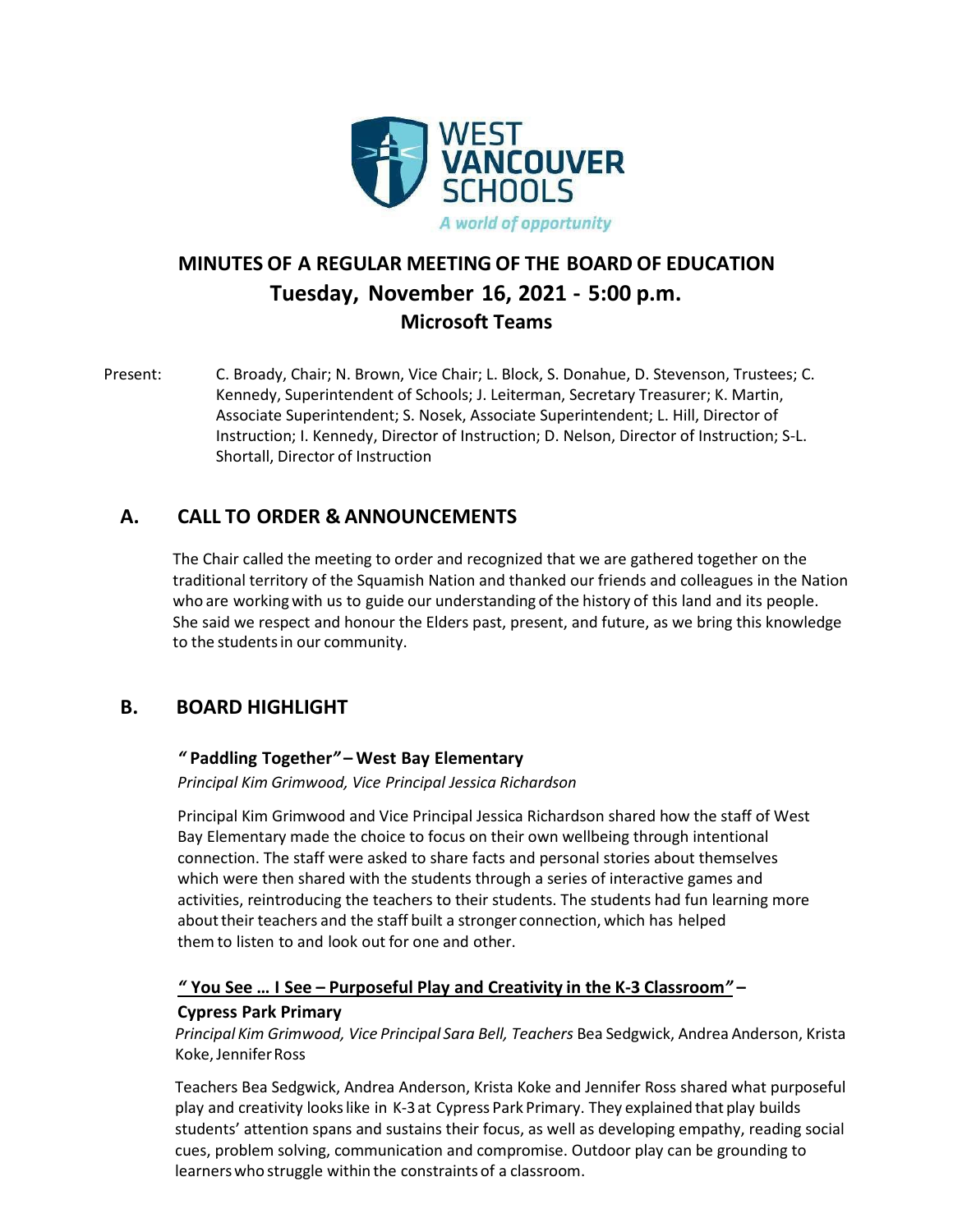The children like that they are able to come up with their own plans and choose what they want to do. They enjoy playing in the forest and at the beach and learning with different materials away fromtheir desks.

## **C. ADOPTION OF AGENDA**

*Carolyn Broady, Board Chair*

| #1583 | MOTION THAT the Agenda of the Regular Meeting November 16, 2021 be adopted. |  |
|-------|-----------------------------------------------------------------------------|--|
|       | Carried.                                                                    |  |

### **D. ELECTION OF CHAIR**

*Chris Kennedy, Superintendent of Schools*

Outgoing Chair Carolyn Broady passed the floorto Superintendent Kennedy forthe election

Of the Chair of West Vancouver Board of Education for 2021-2022. Superintendent Kennedy called for nominations for Board Chair and Carolyn Broady was nominated by Trustee Block. Nominations were called for a second and third time. There being no further nominations, Superintendent Kennedy asked Trustee Broady if she was prepared to accept the position of Board Chair to which she accepted. Superintendent Kennedy declared Carolyn Broady Chairof the Board of Education 2021-2022 by acclamation.

## **E. ELECTION OF VICE-CHAIR**

*Chris Kennedy, Superintendent of Schools*

Superintendent Kennedy then passed the floor back to the newly re-elected Chair. Chair Broady called for nominations for Board Vice Chair and Trustee Brown nominated Trustee Donahue. Nominations were called for a second and third time. There being no further nominations, Sheelah Donahue was declared Vice Chair of the Board of Education 2021-2022 by acclamation.

## **F. QUESTION & COMMENT PERIOD (10 minutes)**

## **G. APPROVAL OF MEETINGS**

- Regular Meeting October 20, 2021

**#1584 MOTION THAT the Minutes of the Regular MeetingOctober 20, 2021 be approved. Carried.**

- General Record November 16, 2021

**#1585 MOTION THAT the Minutes of the General RecordNovember, 2021 be approved. Carried.**

## **H. BUSINESS ARISING FROM THE MINUTES**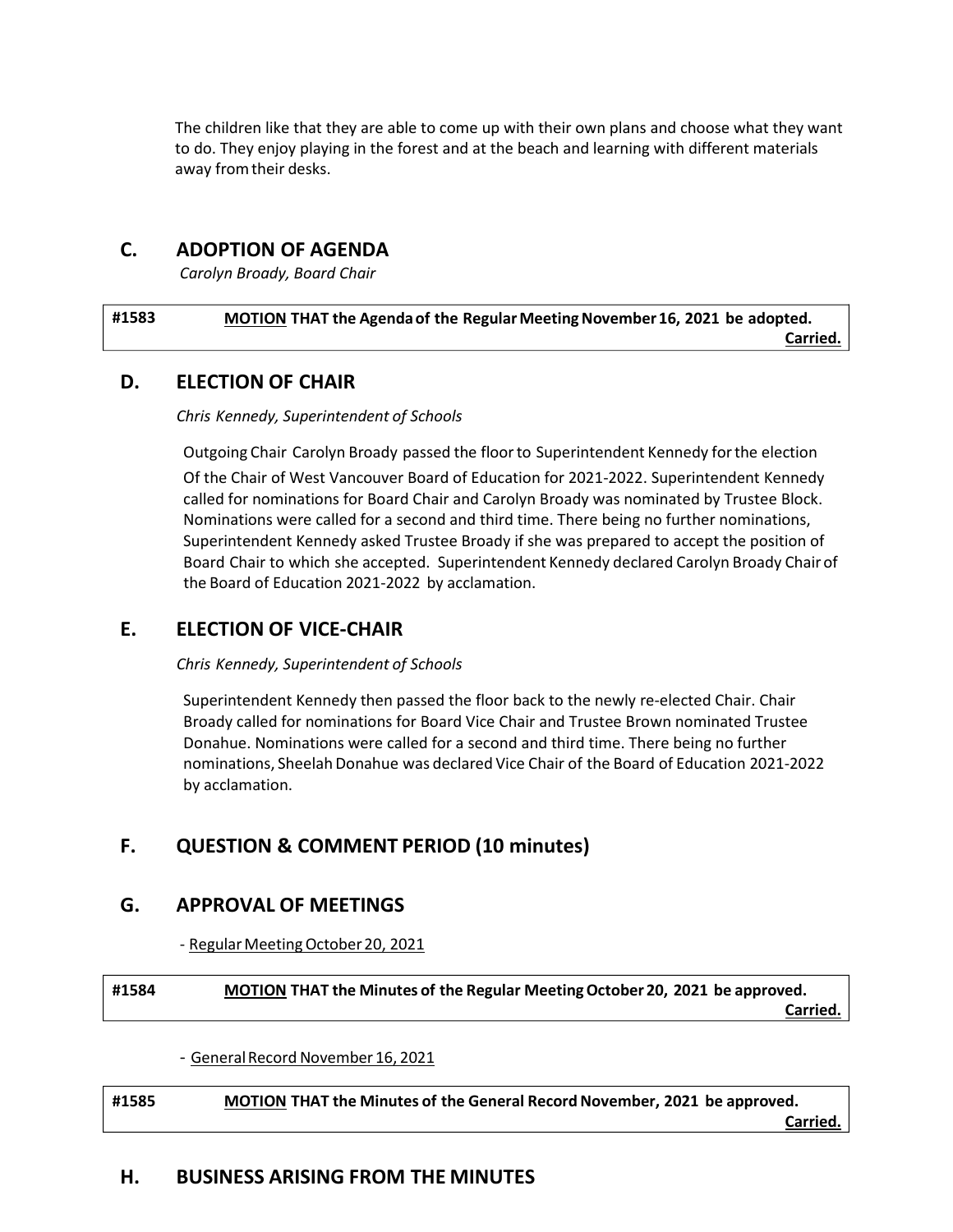## **I. BOARD BUSINESS**

#### **1. English Language Learners Report**

*Maria Yioldassis, District ELL Coordinator*

District ELL Coordinator Maria Yioldassis reported that while the ELL population in West Vancouver Schools has decreased by .05% since October 2020, new reporting will reflectincreases at all schools. She spoke to the work that ELL specialists are doing to support both the students and staff by providing temporary scaffolds and adaptations so that all students can access the curriculum. She talked about the West Vancouver School's District Literacy Day, where over 100 district teachers and staff participated, and highlighted the upcoming Literary Speaker Series. She spoke about ongoing and upcoming training initiatives that that include inclusive practices underthe SIOP umbrella. She continues to work with organizations such as the ELL Trustees Consortium, the ELL Metro Consortium, the ELL Assessment Consortium and the Ministry of Education and gave updates on some of that work.

### **2. Surplus Policy**

*Chris Kennedy, Superintendent of Schools*

Superintendent Kennedy gave a brief overview of draft Policy 20, Accumulated Operating Surplus. The draft policy is posted on the website for 60 days so the public can review and offer their feedback. The policy will be reviewed and voted on at the January 2022 Board meeting.

### **3. BCSTA Provincial Council**

#### *Sheelah Donahue*

The Provincial Council meeting took place on October  $23^{rd}$ . There were only three motions submitted for consideration, and all were passed by the council and will move forward for consideration by the membership. The motions are: 9.1 Provincial Teacher Shortage, 9.2 Declaration of National Opiate Death Crisis 9.3 Increased Funding forthe Annual Facilities Grant . The emergent motion was debated but failed as Council deemed it did not have provincial application. She noted that the next Provincial Council is on February 11, 2022.

## **J. COMMITTEE REPORTS**

### **1. HR Committee Meeting – November 2, 2021**

Trustee Brown reviewed the minutes of the November 2<sup>nd</sup> meeting. Two new secondary teachers were highlighted, Liam Mahon and Kristjana Young. The district is pleased to announce Corrine Kinnon has accepted the role of District Principal of Inclusive Education with a start date of January 1, 2022. The recruitment process for Elementary Vice Principal candidates for future English or French Immersion openings has begun. The role and responsibility of the IT department has expanded to include data, reporting, information technology and web development. Recruitment efforts for EAs have continued. The district held a successful flu vaccination clinic on October 15th and will be sending out a voluntary demographic diversity survey to gain a better understanding of the district's employee demographic baseline.